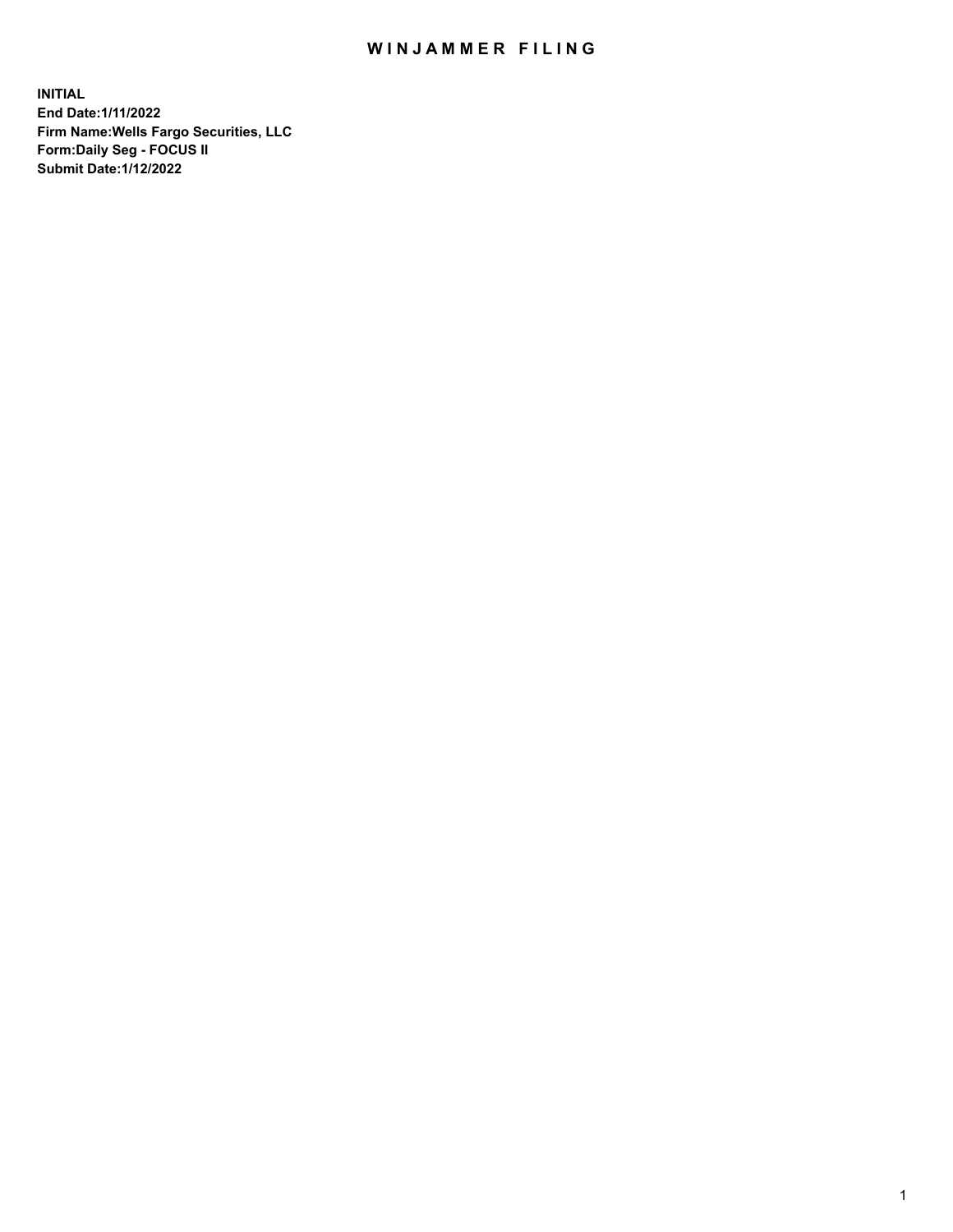**INITIAL End Date:1/11/2022 Firm Name:Wells Fargo Securities, LLC Form:Daily Seg - FOCUS II Submit Date:1/12/2022 Daily Segregation - Cover Page**

| Name of Company                                                                                                                                                                                                                                                                                                                | <b>Wells Fargo Securities LLC</b>                          |
|--------------------------------------------------------------------------------------------------------------------------------------------------------------------------------------------------------------------------------------------------------------------------------------------------------------------------------|------------------------------------------------------------|
| <b>Contact Name</b>                                                                                                                                                                                                                                                                                                            | <b>James Gnall</b>                                         |
| <b>Contact Phone Number</b>                                                                                                                                                                                                                                                                                                    | 917-699-6822                                               |
| <b>Contact Email Address</b>                                                                                                                                                                                                                                                                                                   | james.w.gnall@wellsfargo.com                               |
| FCM's Customer Segregated Funds Residual Interest Target (choose one):<br>a. Minimum dollar amount: ; or<br>b. Minimum percentage of customer segregated funds required:% ; or<br>c. Dollar amount range between: and; or<br>d. Percentage range of customer segregated funds required between:% and%.                         | 115,000,000<br><u>0</u><br>0 <sub>0</sub><br>00            |
| FCM's Customer Secured Amount Funds Residual Interest Target (choose one):<br>a. Minimum dollar amount: ; or<br>b. Minimum percentage of customer secured funds required:%; or<br>c. Dollar amount range between: and; or<br>d. Percentage range of customer secured funds required between:% and%.                            | 30,000,000<br><u>0</u><br>0 <sub>0</sub><br>0 <sub>0</sub> |
| FCM's Cleared Swaps Customer Collateral Residual Interest Target (choose one):<br>a. Minimum dollar amount: ; or<br>b. Minimum percentage of cleared swaps customer collateral required:% ; or<br>c. Dollar amount range between: and; or<br>d. Percentage range of cleared swaps customer collateral required between:% and%. | 340,000,000<br><u>0</u><br>00<br>00                        |

Attach supporting documents CH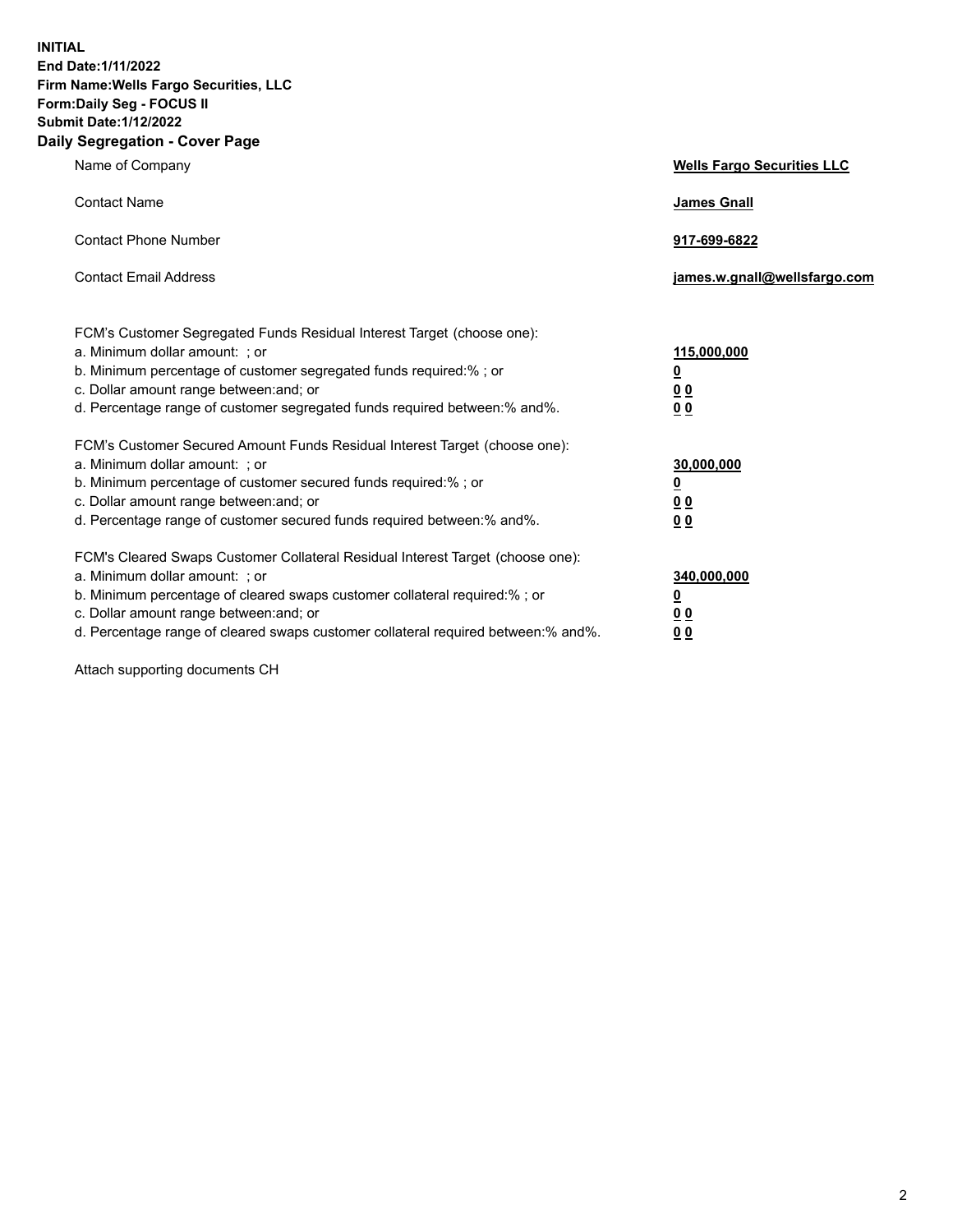**INITIAL End Date:1/11/2022 Firm Name:Wells Fargo Securities, LLC Form:Daily Seg - FOCUS II Submit Date:1/12/2022 Daily Segregation - Secured Amounts**

## Foreign Futures and Foreign Options Secured Amounts Amount required to be set aside pursuant to law, rule or regulation of a foreign government or a rule of a self-regulatory organization authorized thereunder

## 1. Net ledger balance - Foreign Futures and Foreign Option Trading - All Customers A. Cash **157,357,638** [7315]

- B. Securities (at market) **190,739,476** [7317]
- 2. Net unrealized profit (loss) in open futures contracts traded on a foreign board of trade **28,973,129** [7325]
- 3. Exchange traded options
	- a. Market value of open option contracts purchased on a foreign board of trade **3,189** [7335]
	- b. Market value of open contracts granted (sold) on a foreign board of trade **0** [7337]
- 4. Net equity (deficit) (add lines 1. 2. and 3.) **377,073,432** [7345]
- 5. Account liquidating to a deficit and account with a debit balances gross amount **1,010** [7351] Less: amount offset by customer owned securities **0** [7352] **1,010** [7354]
- 6. Amount required to be set aside as the secured amount Net Liquidating Equity Method (add lines 4 and 5)
- 7. Greater of amount required to be set aside pursuant to foreign jurisdiction (above) or line 6.

## FUNDS DEPOSITED IN SEPARATE REGULATION 30.7 ACCOUNTS

- 1. Cash in banks
	- A. Banks located in the United States **58,864,653** [7500]
	- B. Other banks qualified under Regulation 30.7 **4,413,365** [7520] **63,278,018** [7530]
- 2. Securities
	- A. In safekeeping with banks located in the United States **140,558,954** [7540]
	- B. In safekeeping with other banks qualified under Regulation 30.7 **0** [7560] **140,558,954** [7570]
- 3. Equities with registered futures commission merchants
	-
	-
	- C. Unrealized gain (loss) on open futures contracts **14,864,193** [7600]
	- D. Value of long option contracts **3,189** [7610]
	- E. Value of short option contracts **0** [7615] **100,082,201** [7620]
- 4. Amounts held by clearing organizations of foreign boards of trade
	- A. Cash **0** [7640]
	- B. Securities **0** [7650]
	- C. Amount due to (from) clearing organization daily variation **0** [7660]
	- D. Value of long option contracts **0** [7670]
	- E. Value of short option contracts **0** [7675] **0** [7680]
- 5. Amounts held by members of foreign boards of trade
	-
	-
	- C. Unrealized gain (loss) on open futures contracts **17,944,702** [7720]
	- D. Value of long option contracts **0** [7730]
	- E. Value of short option contracts **0** [7735] **182,040,765** [7740]
- 6. Amounts with other depositories designated by a foreign board of trade **0** [7760]
- 7. Segregated funds on hand **0** [7765]
- 8. Total funds in separate section 30.7 accounts **485,959,938** [7770]
- 9. Excess (deficiency) Set Aside for Secured Amount (subtract line 7 Secured Statement Page 1 from Line 8)
- 10. Management Target Amount for Excess funds in separate section 30.7 accounts **30,000,000** [7780]
- 11. Excess (deficiency) funds in separate 30.7 accounts over (under) Management Target **78,885,496** [7785]

**377,074,442** [7360]

**377,074,442** [7355]

**0** [7305]

 A. Cash **25,030,730** [7580] B. Securities **60,184,089** [7590]

 A. Cash **-15,984,460** [7700] B. Securities **180,080,523** [7710] **108,885,496** [7380]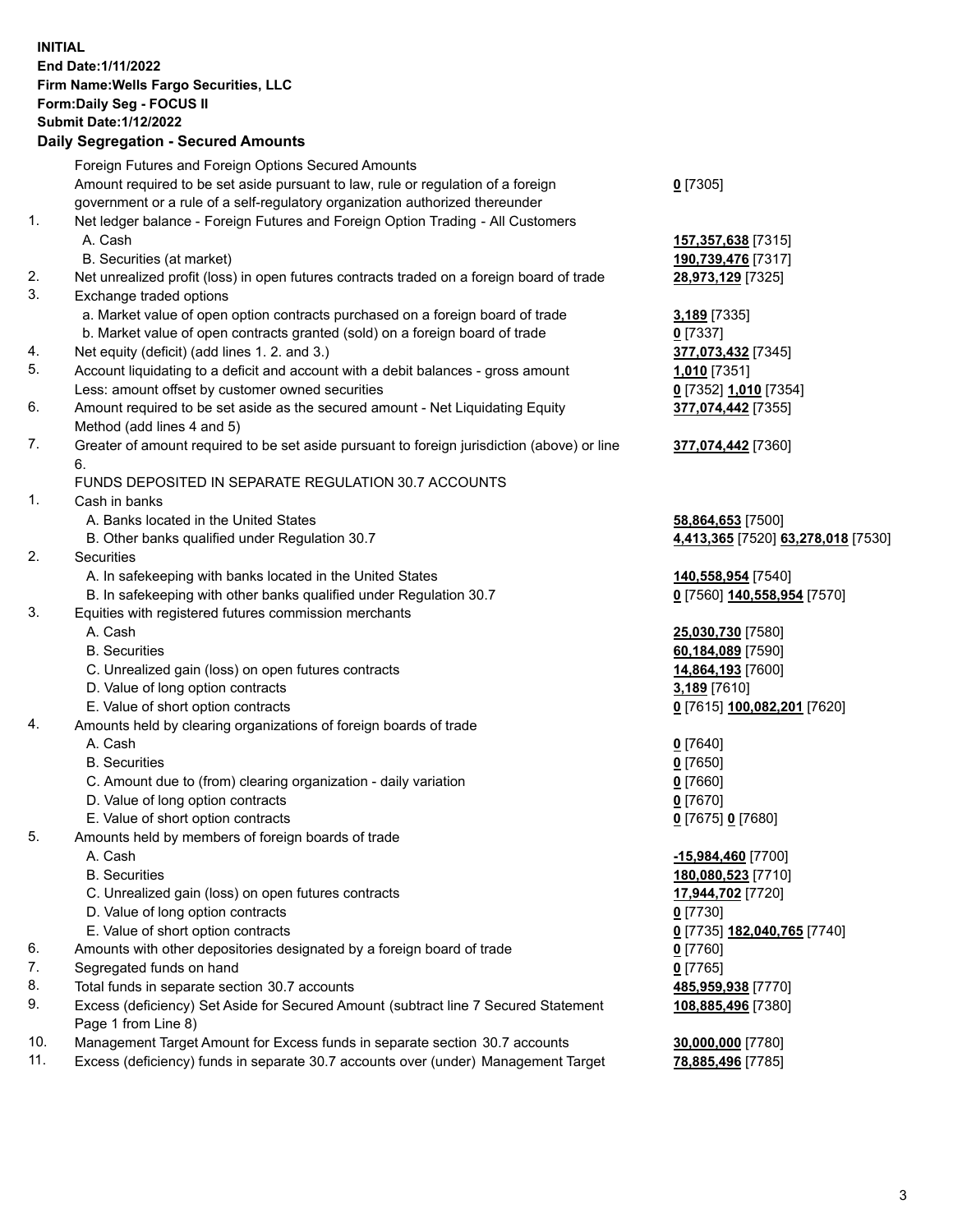**INITIAL End Date:1/11/2022 Firm Name:Wells Fargo Securities, LLC Form:Daily Seg - FOCUS II Submit Date:1/12/2022 Daily Segregation - Segregation Statement** SEGREGATION REQUIREMENTS(Section 4d(2) of the CEAct) 1. Net ledger balance A. Cash **2,999,054,481** [7010] B. Securities (at market) **2,110,111,206** [7020] 2. Net unrealized profit (loss) in open futures contracts traded on a contract market **84,145,555** [7030] 3. Exchange traded options A. Add market value of open option contracts purchased on a contract market **1,161,881,762** [7032] B. Deduct market value of open option contracts granted (sold) on a contract market **-1,137,645,895** [7033] 4. Net equity (deficit) (add lines 1, 2 and 3) **5,217,547,109** [7040] 5. Accounts liquidating to a deficit and accounts with debit balances - gross amount **134,982,912** [7045] Less: amount offset by customer securities **-134,020,141** [7047] **962,771** [7050] 6. Amount required to be segregated (add lines 4 and 5) **5,218,509,880** [7060] FUNDS IN SEGREGATED ACCOUNTS 7. Deposited in segregated funds bank accounts A. Cash **142,403,802** [7070] B. Securities representing investments of customers' funds (at market) **710,257,630** [7080] C. Securities held for particular customers or option customers in lieu of cash (at market) **124,787,718** [7090] 8. Margins on deposit with derivatives clearing organizations of contract markets A. Cash **2,571,283,263** [7100] B. Securities representing investments of customers' funds (at market) **149,356,995** [7110] C. Securities held for particular customers or option customers in lieu of cash (at market) **1,985,323,488** [7120] 9. Net settlement from (to) derivatives clearing organizations of contract markets **-35,832,104** [7130] 10. Exchange traded options A. Value of open long option contracts **1,161,881,762** [7132] B. Value of open short option contracts **-1,137,645,895** [7133] 11. Net equities with other FCMs A. Net liquidating equity **0** [7140] B. Securities representing investments of customers' funds (at market) **0** [7160] C. Securities held for particular customers or option customers in lieu of cash (at market) **0** [7170] 12. Segregated funds on hand **0** [7150] 13. Total amount in segregation (add lines 7 through 12) **5,671,816,659** [7180] 14. Excess (deficiency) funds in segregation (subtract line 6 from line 13) **453,306,779** [7190] 15. Management Target Amount for Excess funds in segregation **115,000,000** [7194] 16. Excess (deficiency) funds in segregation over (under) Management Target Amount **338,306,779** [7198]

Excess